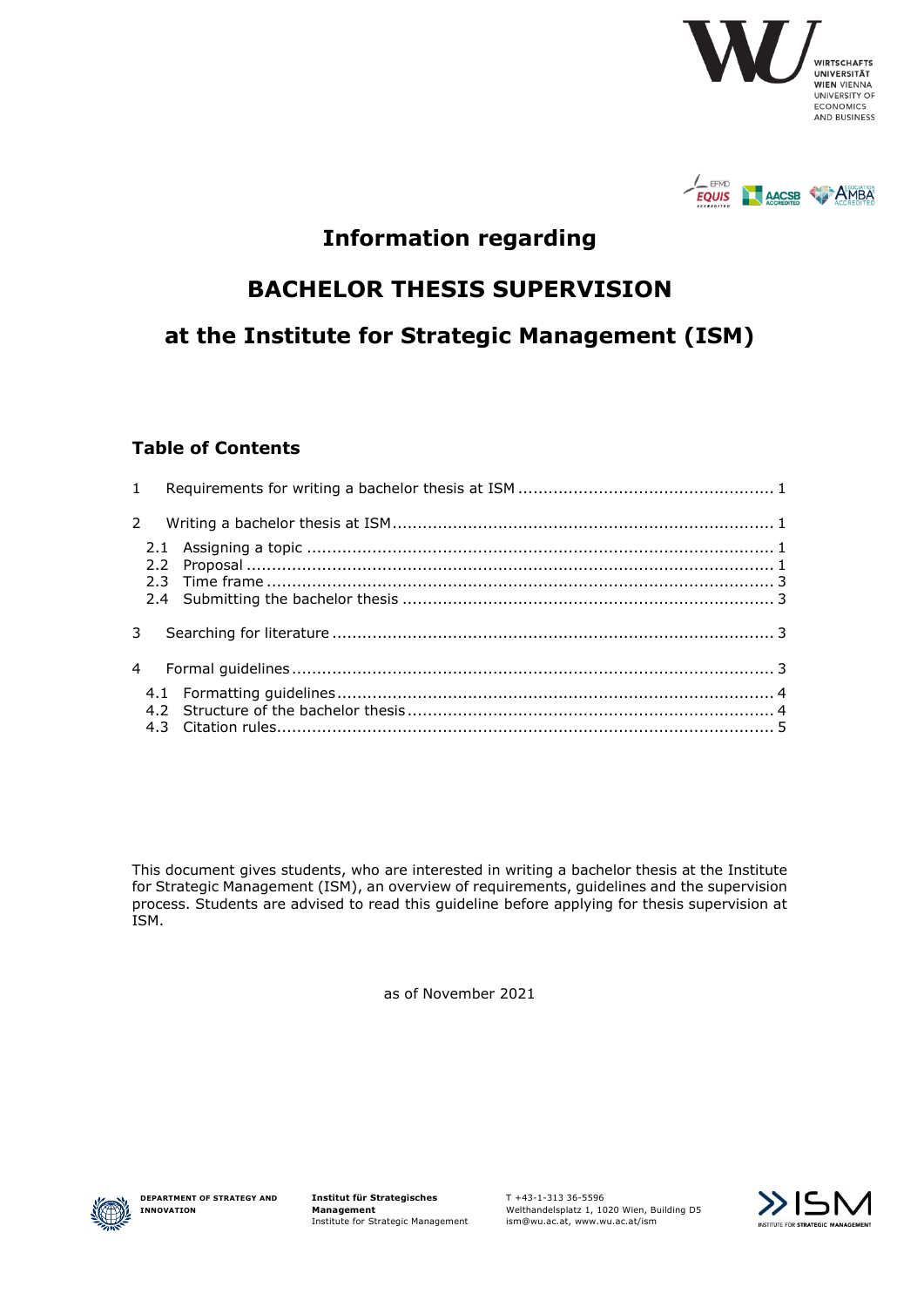



### <span id="page-1-0"></span>**1 Requirements for writing a bachelor thesis at ISM**

Students from WU have the possibility to write a bachelor thesis at ISM. In order to write a thesis with one of the supervisors from ISM, students should have passed the course "Grundlagen wissenschaftlichen Arbeitens"/"Academic research techniques" and a course on Strategic Management (preferably "International Strategic Management 1" or "International Strategic Management 2" of the "Cross functional Management" specialization).

Information on important administrative aspects related to the process of writing a bachelor thesis at WU are available on [https://www.wu.ac.at/en/students/my-degree](https://www.wu.ac.at/en/students/my-degree-program/student-guide-bachelors-programs/bachelors-thesis/)[program/student-guide-bachelors-programs/bachelors-thesis/.](https://www.wu.ac.at/en/students/my-degree-program/student-guide-bachelors-programs/bachelors-thesis/)

In case you are studying in an individual track (no standard curriculum), please also submit your current GPA via the following item in the application form:



## <span id="page-1-1"></span>**2 Writing a bachelor thesis at ISM**

#### <span id="page-1-2"></span>**2.1 Assigning a topic**

Students can either propose a topic that fits the main research field of strategic alliances or select from a number of suggestions from the supervisor. If current bachelor thesis topics are advertised, they will be announced on the ISM homepage.

Three times a year (end of January, end of May, end of September) students can apply for thesis supervision via a form available on the ISM website. If the application is successful, the topic of the bachelor thesis (in the area of strategic alliances) will be discussed in a first meeting with the potential supervisor. Please note, that this is not a confirmation of supervision. The final confirmation of supervision takes place with acceptance of the proposal.

#### <span id="page-1-3"></span>**2.2 Proposal**

A proposal is a preliminary work plan. It is meant as a guideline for the students writing the thesis as well as for the supervisor. It is about 3 to 5 pages long and includes the following:

- **Cover page**
	- o **Title of the thesis:** This is usually a provisional working title, which can be adapted accordingly during the writing of the bachelor thesis.
	- o **Name of the student and Student ID**
- **Introduction to the topic:** This section describes which topic the bachelor thesis is dealing with
- **Problem definition:** It will be briefly explained which research question(s) should be answered by writing the thesis.



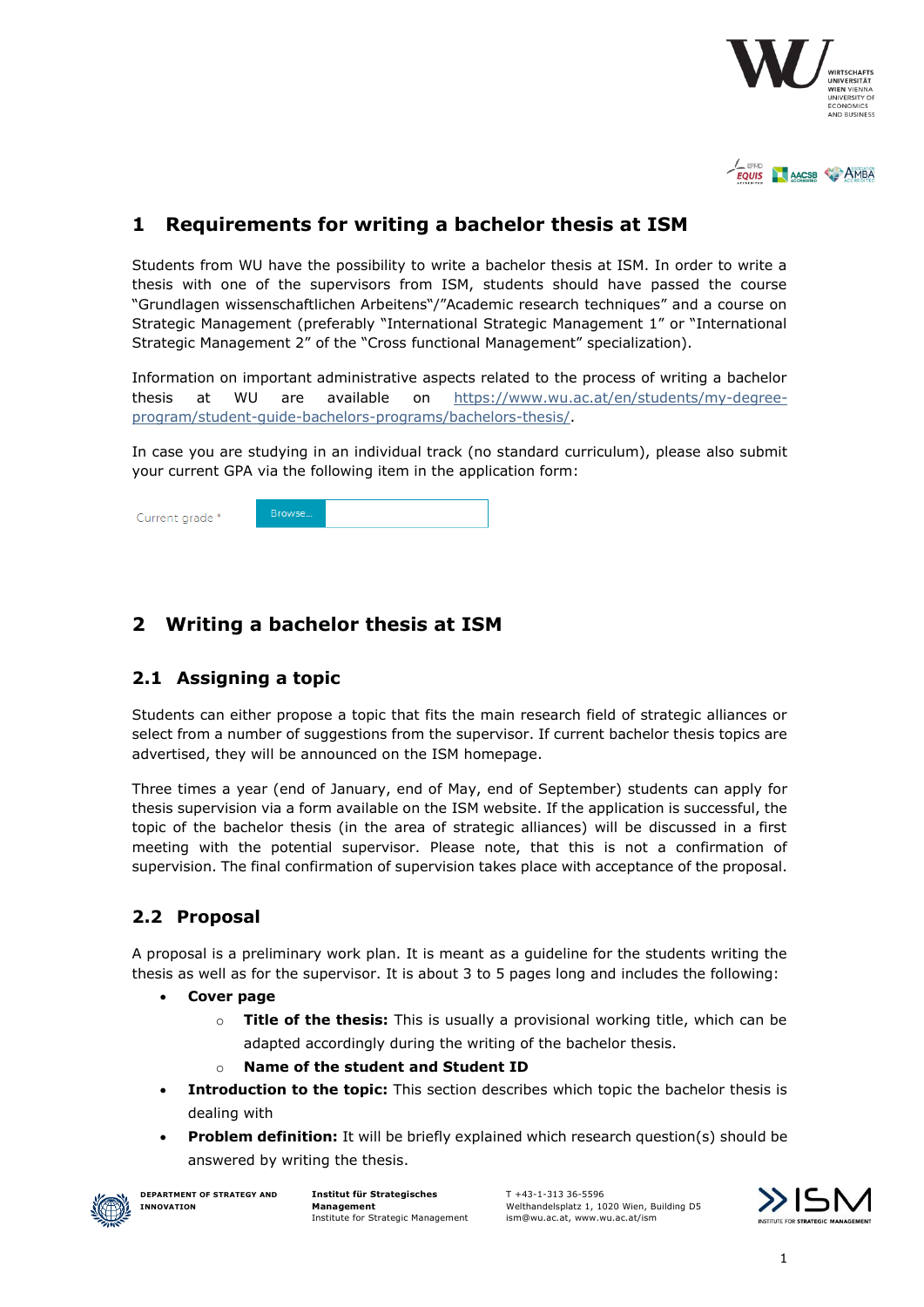



- **Objective of the thesis:** It should be clearly stated, what the student wants to achieve and why the student writes this bachelor thesis.
- **Procedure/Methodology:** This section describes how the student wants to work on the problem. This can be done either in the form of a pure literature analysis or by supplementing it with an empirical part (e.g. a survey, interviews, a case study). During the first meeting with the potential supervisor the methodology will be agreed upon.
- **Possible thesis structure:** This section provides an overview of the planned structure and the chapter structure of the thesis.
	- o Abstract
	- o Table of contents
	- $\circ$  Introduction (Introduction, problem definition, relevance for both theory and practice, objective of the thesis)
	- o Methodology
	- o Literature review
	- o Results (if applicable)
	- o Discussion
	- o Implications and limitations
	- o Conclusion
	- o Reference list
	- o Appendix (if applicable)
- **Time table:** A preliminary timetable (no precise dates necessary) for writing the bachelor thesis and mentoring meetings will provide a guideline for individual time scheduling and planning for the student and the supervisor.
- **Preliminary list of references:** The preliminary bibliography contains the sources that the student would like to use or has already used to create the proposal.

The proposal should give an overview of the work and should clarify the goal of the thesis and the steps necessary to achieve it. It provides the first foundation for the bachelor thesis and is important initial groundwork. It should be written in good academic English, well structured and include in-text references.

Incomplete proposals are not considered for review and will be rejected. For reasons of fairness, the thesis proposal will not be discussed in person or via mail before students submit their proposal. The proposal is assessed based on its quality and thoroughness (i.e. researchoriented proposals – sufficient review of relevant academic literature). The final confirmation of supervision takes place with acceptance of the proposal.

The deadline for the proposal is 4 weeks after the student has met with the supervisor to discuss the bachelor thesis topic. It should be handed in electronically via email to the respective supervisor.



**Institut für Strategisches Management** Institute for Strategic Management

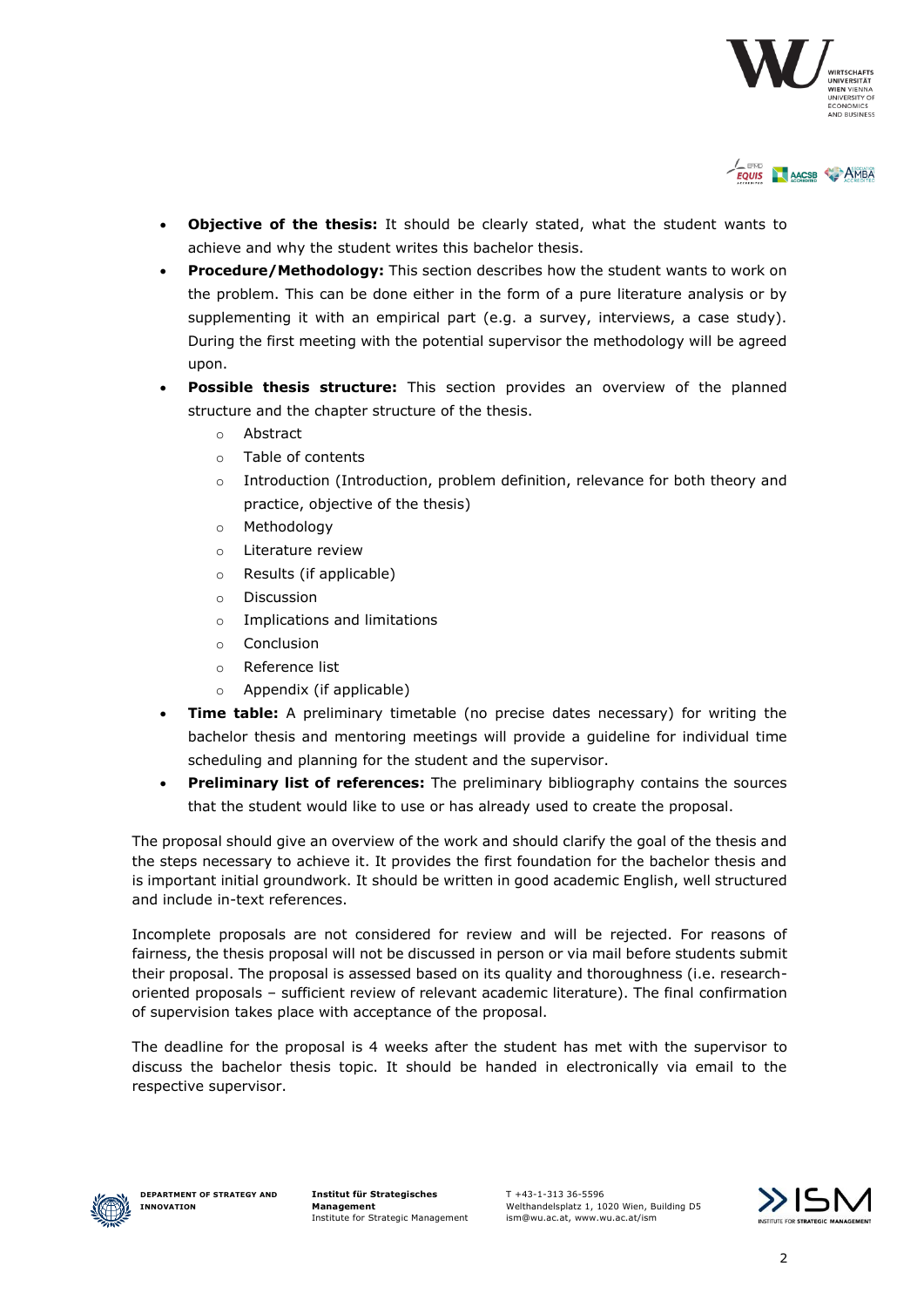



#### <span id="page-3-0"></span>**2.3 Time frame**

The student should work on the Bachelor thesis quickly and continuously. The thesis should be completed within 4 months after the acceptance of the proposal. Students are encouraged to meet this time frame and plan their workload accordingly. Assuming that students allocate at least 50% of their working time to complete the thesis, the duration of writing a Bachelor thesis should be 3 months at the maximum. If the student unreasonably exceeds this time frame, the supervisor can decide to terminate the supervision. The evaluation process can take up to 1 month after the thesis has been uploaded on Learn@WU. It is therefore the student's responsibility to plan ahead and manage time so that additional deadlines (e.g. completion of studies) can be met.

Other aspects of the supervision process (e.g., feedback on jointly defined project phases) are agreed upon with the supervisor. The student is advised to contact the supervisor in order to discuss the progress of the work and to clarify any questions/problems. However, the supervisor will not correct the thesis prior to the final submission.

#### <span id="page-3-1"></span>**2.4 Submitting the bachelor thesis**

The thesis needs to be handed in electronically with the official cover page by uploading it to Learn@WU. All information regarding the upload can be found on **<https://learn.wu.ac.at/guide/>**. The thesis will undergo a plagiarism check. A printed version of the uploaded bachelor thesis needs to be handed in as well.

### <span id="page-3-2"></span>**3 Searching for literature**

The student should use as much high-quality and up-to-date literature as possible. Students should use articles from relevant leading international journals. ISM considers those journals high-quality that are not ranked lower than "B" (with "A+" being the best ranking) in the Journal Ranking of the Department of Strategy & Innovation available [https://bach.wu.ac.at/d/research/ratings/.](https://bach.wu.ac.at/d/research/ratings/)

Other literature such as scientific books, textbooks can also be used but in moderation and with the focus on high-quality. In some cases, Internet sources may be used, e.g. for corporate and industry information (such as company websites) or working papers (scientific papers) by researchers. However, inappropriately published sources (Wikipedia, lecture scripts, other bachelor or master theses) should not be used.

<span id="page-3-3"></span>The library of the WU is excellently equipped and offers access to the most important databases.

### **4 Formal guidelines**

The Institut for Strategic Management recommends writing the bachelor thesis in English. It should be noted that the work needs to be linguistically and grammatically impeccable. Bachelor theses containing obvious defects regarding these guidelines will not be accepted for assessment.



**DEPARTMENT OF STRATEGY AND INNOVATION**

**Institut für Strategisches Management** Institute for Strategic Management

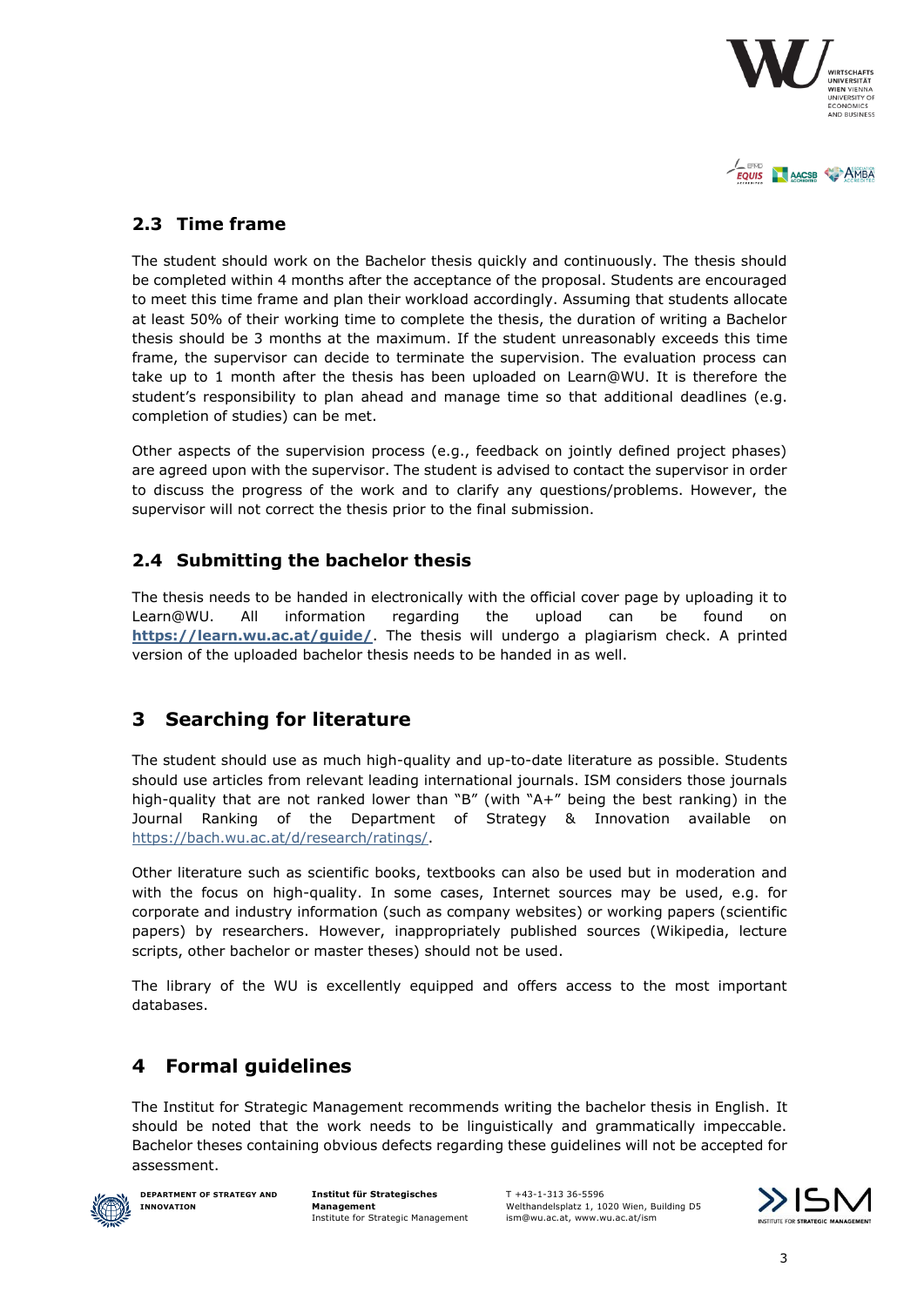



#### <span id="page-4-0"></span>**4.1 Formatting guidelines**

ISM does not define specific formatting requirements. However, students are advised to choose a common font such as Arial or Times New Roman in a 12-point readable font with 1.5 spacing. Commonly applied style guides such as APA6 or AOM can be used as a reference regarding formatting requirements. It is important to note that the chosen style shall be applied throughout the thesis.

All figures and tables must be numbered consecutively (Figure 1 to Figure 99, Table 1 to Table 99). Less important and/or extensive illustrations and tables, which are not necessary for understanding explanations in the text should be in the list of figures/tables. Each figure/table should be designed in such a way that it can be understood without the corresponding text. Consequently, it should include a headline, units of measures/rating scales etc. (if applicable).

#### <span id="page-4-1"></span>**4.2 Structure of the bachelor thesis**

All relevant directories such as table of contents, list of tables and list of figures must be included in the bachelor thesis. The main body should include an introduction, which describes the motivation, the problem and the objective of the work. Followed by a literature review, a description of the methods used and a chapter summarizing results and an outlook on future research. The thesis concludes with the bibliography.

#### **Example of the structure of the bachelor thesis:**

- Cover pages (including official cover page)
- Abstract
- Table of contents
- List of figures, list of tables, abbreviation list, symbol list (if applicable)
- Introduction (Introduction, problem definition, relevance for both theory and practice, objective of the thesis)
- Methodology
- Literature review
- Results (if applicable)
- Discussion
- Implications and limitations
- **Conclusion**
- Reference list
- Appendix (if applicable)

For the Bachelor program held in German ("WISO") the bachelor thesis is weighted with 8 ECTS points. Therefore, it should have 30 pages excluding bibliography and appendix. For the English-held Bachelor program ("Business and economics") the bachelor thesis is weighted with 10 ECTS points. Therefore, it should have 40 pages excluding bibliography and appendix.



**Institut für Strategisches Management** Institute for Strategic Management